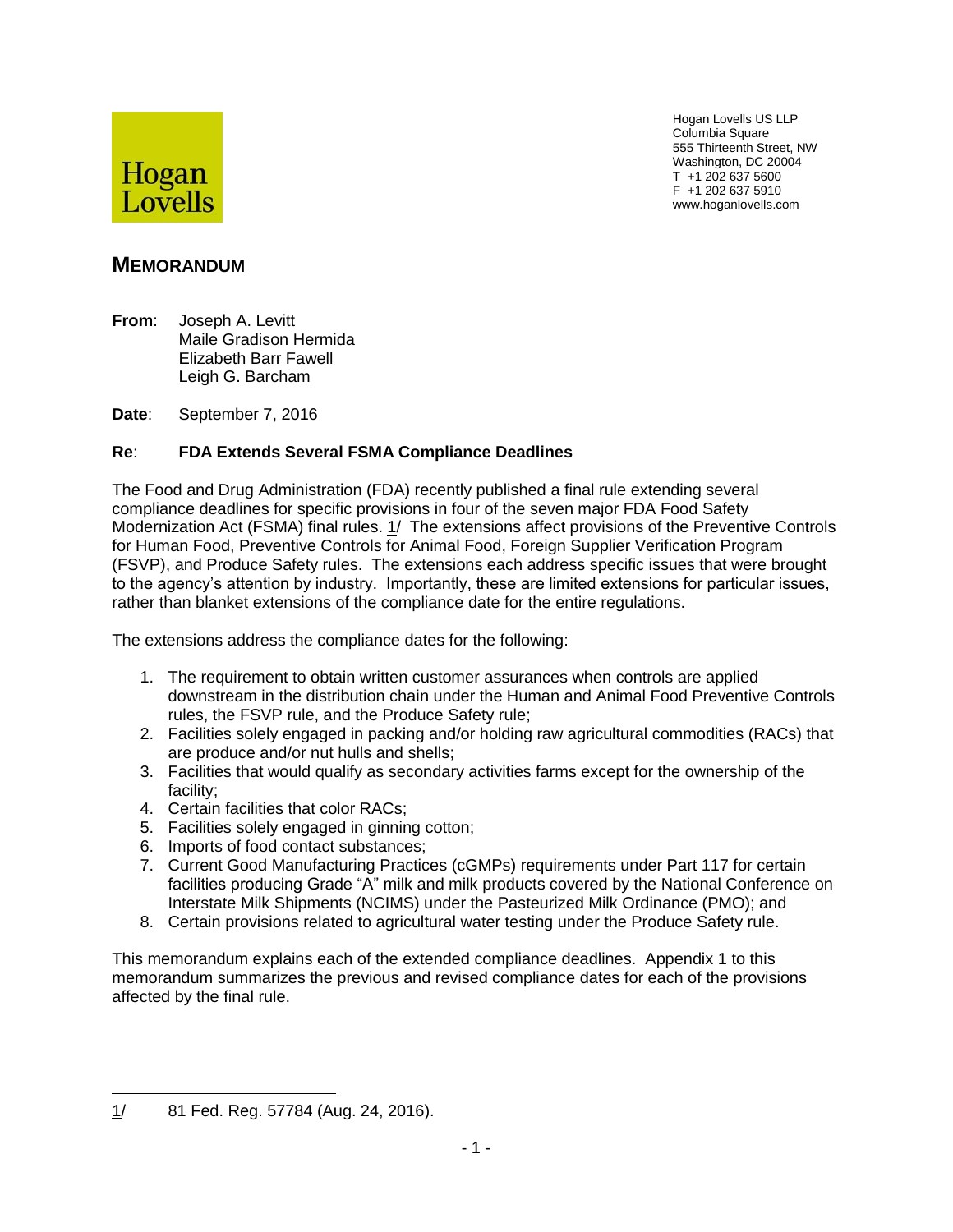## **1. Extension of Compliance Dates for Customer Assurance Provisions**

FDA is delaying by two years the deadlines for compliance with provisions in the Preventive Controls rules, the FSVP rule, and the Produce Safety rule that require companies to obtain written assurances from their customers that hazards are being controlled further down the distribution chain. As explained in more detail below, FDA is not extending the compliance date for the corresponding regulations requiring written disclosure of such hazards.

As background and in summary, 21 CFR § 117.136 of the Preventive Controls for Human Food regulations provides that a manufacturing or processing facility is not required to implement a preventive control if it identifies a hazard requiring a preventive control and this hazard is controlled downstream by a commercial customer, provided the facility:

- (1) Provides documentation to its direct customer that the food is "not processed to control [identified hazard]" (the disclosure statement requirement); and
- (2) Receives written assurance from its customer that the customer or an entity further down the supply chain will control the hazard (customer assurance requirement).

There are similar provisions in the Preventive Controls for Animal Food rule (§ 507.36) and FSVP rule (§ 1.507). Likewise, the Produce Safety rule provides that farms are exempt from the rule if the produce receives commercial processing that adequately reduces the presence of microorganisms of public health significance, provided that a similar disclosure statement requirement and customer assurance requirement are met (§ 112.2).

FDA explains in the preamble that it learned from the Grocery Manufacturers Association (GMA) that compliance with the customer assurance requirements under each rule would require "vastly more written assurances and consequently resources" than FDA had anticipated. After considering information presented by GMA, FDA recognized that the customer assurance requirement "significantly exceeds the current practices of even the largest facilities," such that compliance by September 19, 2016 "may not be feasible." Accordingly, FDA is extending the compliance dates for the customer assurance requirements by 2 years in each of these rules. 2/ The compliance dates for corresponding requirements contingent upon the customer assurances (e.g., §§ 117.137 and 117.335 in the Preventive Controls for Human Food rule) also are extended by two years. This additional time will allow FDA to consider "the best approach to address feasibility concerns."

Notably, however, FDA has not extended any of the compliance deadlines for the disclosure statement requirements. This means that the Preventive Controls for Human Food disclosure requirement for companies with 500 or more full-time equivalent employees takes effect on September 19, 2016. FDA plans to issue draft guidance on the disclosure statement provisions soon.

#### **2. Facilities Solely Engaged in Packing and/or Holding Produce RACS and/or Nut Hulls and Shells**

FDA is extending the compliance dates by approximately 16 months for facilities solely engaged in packing and/or holding raw agricultural commodities that are produce (produce RACS) and facilities

 $\overline{a}$ 2/ Some FSVP compliance dates are benchmarked off of the supplier's own compliance date. In these instances, the new compliance date for the customer assurance requirement is based on the supplier's original compliance date for the relevant regulations (i.e., the other changes FDA is making to compliance dates will not impact when an FSVP importer must comply with the customer assurance requirements).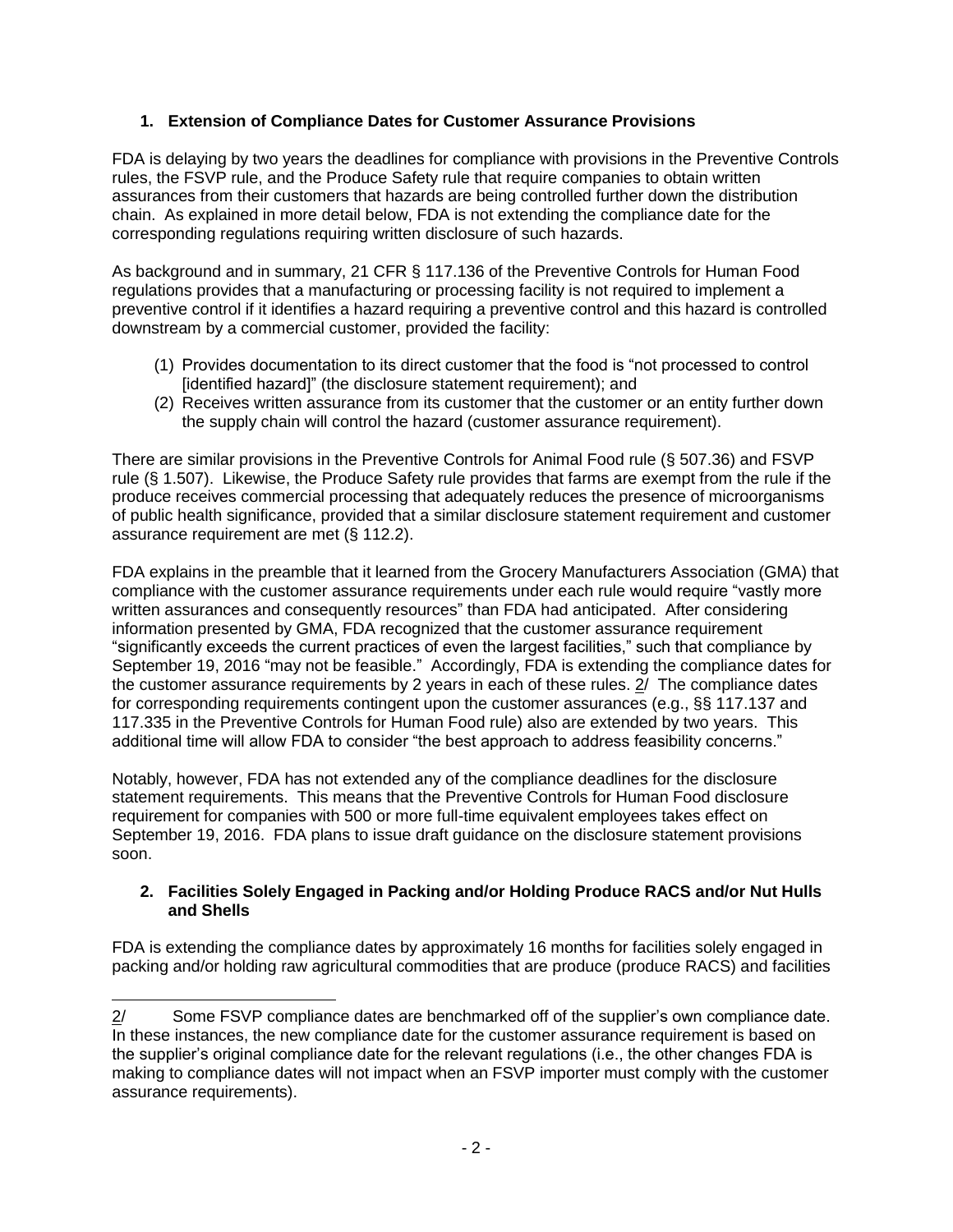that hull, shell, pack, and/or hold nuts. These facilities are covered by the Preventive Controls rules, so the extension will align their compliance date with the Produce Safety rule compliance date.

Certain off-farm operations, such as facilities that hull, shell, pack and/or hold nuts, are subject to the Preventive Controls rule, rather than the Produce Safety rule (e.g., an operation that does not meet the definition of "secondary activities farm"). FDA has advised that although it feels the statute prevents it from considering these facilities to be farms (because they do not have a sufficient connection to a farm), these operations should be able to "draw from the provisions of the [P]roduce [S]afety regulation in developing [their] food safety plan and establishing preventive control management components that are appropriate in light of the nature of the preventive controls and their role in the facility's food safety system." Thus, if such an operation is considered a "facility," it needs the same types of food safety practices under its Food Safety Plan as it would be required to implement under the Produce Safety rule.

Because of the nexus between the Preventive Controls and Produce Safety rules for these facilities, FDA is extending the compliance date by approximately 16 months for "facilities" that are solely engaged in packing and/or holding produce RACs and/or nut hulls and shells. The extension will align the compliance date for these facilities with the compliance dates for operations under the Produce Safety rule. There are corresponding revisions to the compliance dates under Part 507 (Preventive Controls for Animal Food).

Notably, the extended compliance dates do not apply to facilities that also engage in manufacturing or processing of nuts, or of nut hulls and shells. For example, if a facility grinds nut shells to make an animal food ingredient, it would not be subject to this extension.

#### **3. Facilities That Would Qualify as Secondary Activities Farms Except for the Ownership of the Facility**

FDA is extending the compliance dates for Part 117 by approximately 16 months for certain operations that would qualify as "secondary activities farms" except that they do not meet the ownership criterion of the definition. The Preventive Controls for Human Food rule established a "secondary activities farm" definition that would incorporate into the "farm" definition operations that are not located on a primary production farm but are sufficiently related to a primary production farm such that it is appropriate to consider the operations to be farms. Secondary activities farms include farms devoted to harvesting (such as hulling or shelling), packing, and/or holding of RACs. To qualify as a secondary activities farm, a majority interest in the secondary activities farm must be majority owned by the primary production farm or farms that grow, harvest, and/or raise the majority of the RACs that the secondary activities farm harvests, packs, and/or holds.

FDA received comments alerting the agency that a number of different business structures satisfy the agency's intention to require a close relationship in ownership between the primary and secondary activities farms, even though they do not satisfy the ownership requirements in the farm definition. In order to align the compliance deadline for such business with those for comparable businesses subject to the Produce Safety rule, FDA is extending the compliance date for certain operations that would qualify as secondary activities farms except that they do not meet the ownership criterion of the definition. 3/

This extension will only apply to operations meeting three requirements:

(1) the operation is not located on the primary production farm;

 $\overline{a}$ 3/ FDA's action only delays the compliance date for these operations; it does not amend the "farm" definition to reclassify these operations as secondary activities farms. These operations are still required to comply with part 117.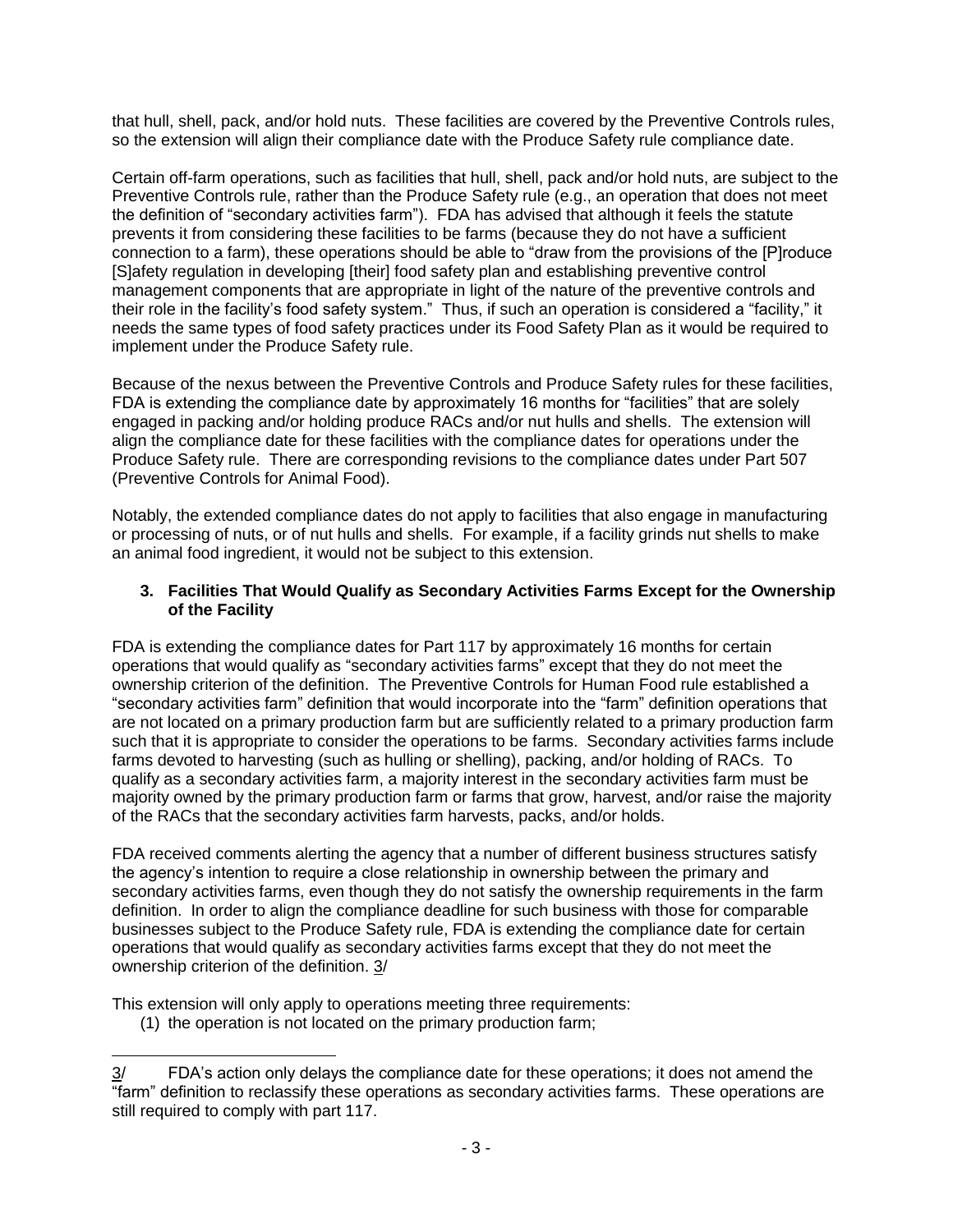- (2) the operation is devoted to harvesting, packing, and/or holding of RACS (including operations that hull, shell, and/or dry nuts without additional manufacturing); and,
- (3) the operation is under "common ownership" with the primary production farm that grows, harvests, and/or raises the majority of the RACs harvested, packed, and/or held by the operation. 4/

For operations that satisfy these criteria, FDA also is making a parallel 16-month extension for compliance with Part 507 under the Animal Food Preventive Controls rule. FDA is considering future rulemaking to modify the definition of a farm to address ownership issues.

# **4. Facilities that Color RACs**

FDA has delayed compliance with Part 117 for approximately 16 months for facilities that color RACs. FDA explains that coloring RACs triggers registration and compliance with the Preventive Controls for Human Food requirements in Part 117.

FDA currently is considering whether to modify the "farm" definition to include coloring RACs. In the meantime, FDA's extension aligns the deadline for those facilities that would qualify as "farms" if they did not color RACs with the compliance dates for comparable facilities subject to the Produce Safety rule. The compliance deadline for facilities that engage in additional manufacturing/processing activities outside the "farm" definition remains the same.

# **5. Facilities Solely Engaged in the Ginning of Cotton Under Part 507**

FDA is extending by approximately 16 months the preventive controls requirements under Part 507 for facilities solely engaged in ginning cotton. FDA is taking this action because the cotton industry has expressed concern that cotton ginners that perform the same activities are subject to different requirements depending on whether they meet the "farm" definition. FDA currently is considering whether and how to address these concerns and consequently has extended the deadline for these operations to make their deadlines match the other extension dates that relate to the "farm" definition. The extension does not apply to facilities that engage in additional animal food manufacturing/processing activities of cotton currently outside of the "farm definition" (e.g., crushing cotton seed to make cotton seed oil) because those facilities must come into compliance with the animal food preventive controls requirements as a result of those other activities.

# **6. Importers of Food Contact Substances Under FSVP**

FDA is extending compliance with the FSVP rule for importers of food contact substances for two years to allow the agency time to address feasibility concerns with this requirement. The food packaging manufacturing industry has explained to FDA that the supply chain associated with imported substances used to manufacture food contact substances is highly complex and very different from other foods subject to the FSVP regulation. In addition, the industry contends that the hazards associated with food contact substances already are addressed adequately through the food additive petition and food contact substance notification processes.

 $\overline{a}$ 4/ Examples of common ownership include an operation that is owned by (or that owns) one or more primary production farms (e.g., a packinghouse owned by a cooperative of individual farms). Another example is an operation under common ownership with a primary production farm, such as operations that are managed within the same business structure as the primary production farm (e.g., the farm and packinghouse are separate operations owned by parents and their children, respectively, and both operations are part of the same business jointly owned by the parents and children).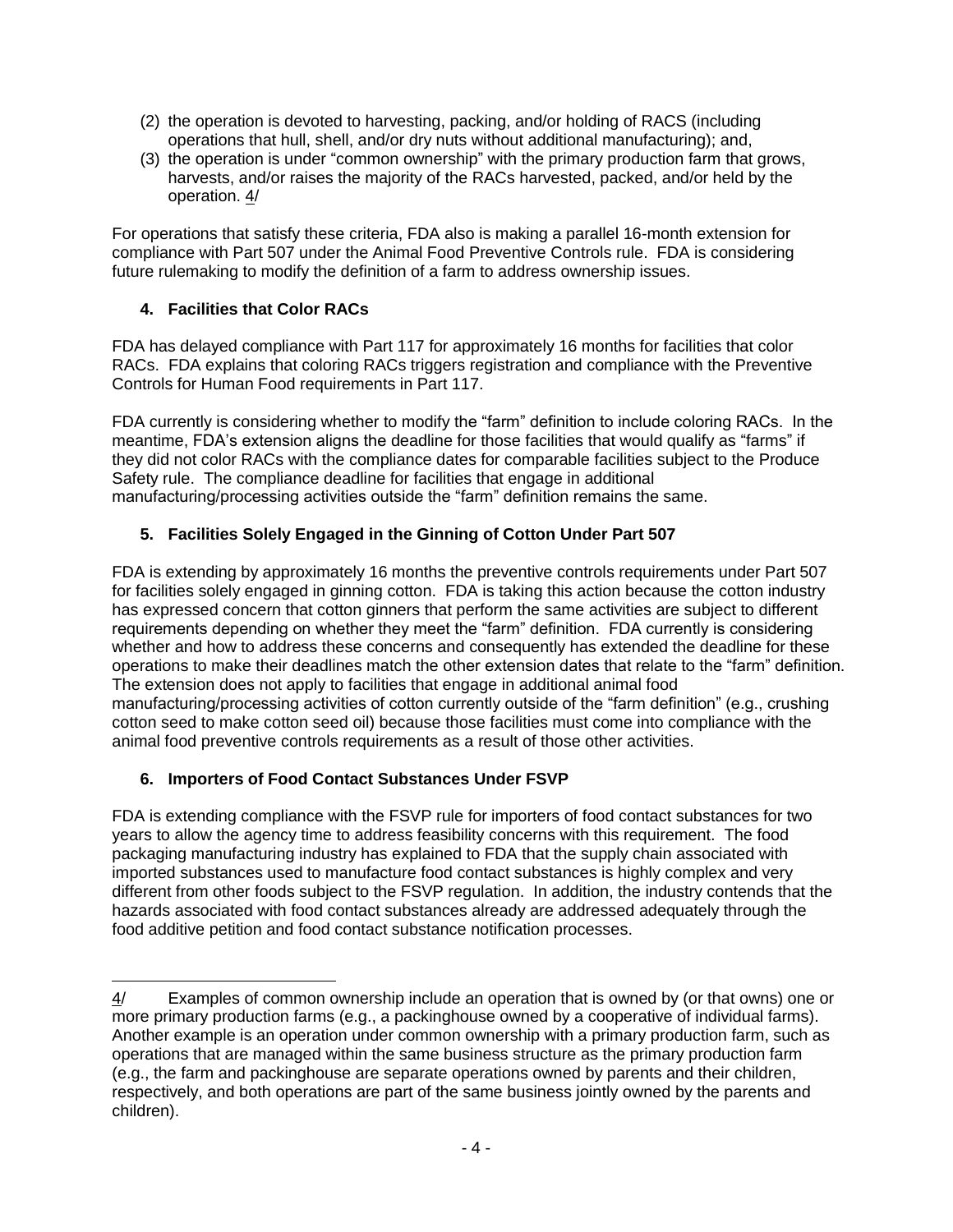After considering the information industry has presented, FDA believes that compliance with the FSVP regulation for food contact substances by May 30, 2017 might not be feasible. FDA consequently is extending the deadline by two years for imports of food contact substances to allow the agency time to consider "how best to address the feasibility concerns."

# **7. Facilities that Produce Grade A Milk**

For PMO-regulated facilities, FDA is clarifying that September 17, 2018 is the compliance date for subparts B, C, and G (cGMPs, preventive controls, and the supply-chain program). This creates a single compliance date for Grade "A" milk and milk products covered by the PMO. FDA also reinforces its earlier statement that the extension does not apply to manufacturing, processing, packing, or holding of other food produced in PMO-regulated facilities. 5/

### **8. Clarification of Compliance Dates for Certain Agricultural Water Testing Provisions in the Produce Safety Regulation**

FDA also clarifies its intent regarding the meaning of the compliance dates for certain agricultural water testing requirements in the Produce Safety rule. Specifically, farms are allowed discretion as to both the number of samples they take in their initial survey to develop a microbial quality profile for untreated surface water directly applied to growing produce, provided that the total is 20 or more samples. They also are allowed discretion as to the time period over which the samples are taken, provided that it is at least two years and no more than four years. The Federal Register notice provides a detailed explanation and examples of how these requirements apply in order to mitigate confusion that has arisen in industry. FDA's explanation warrants careful review by anyone who is covered by this requirement.

We will continue to monitor FDA's implementation of FSMA. Should you have any questions, please do not hesitate to contact us.

\* \* \*

 $\overline{a}$ 5/ 80 Fed. Reg. 71934 (Nov. 18, 2015).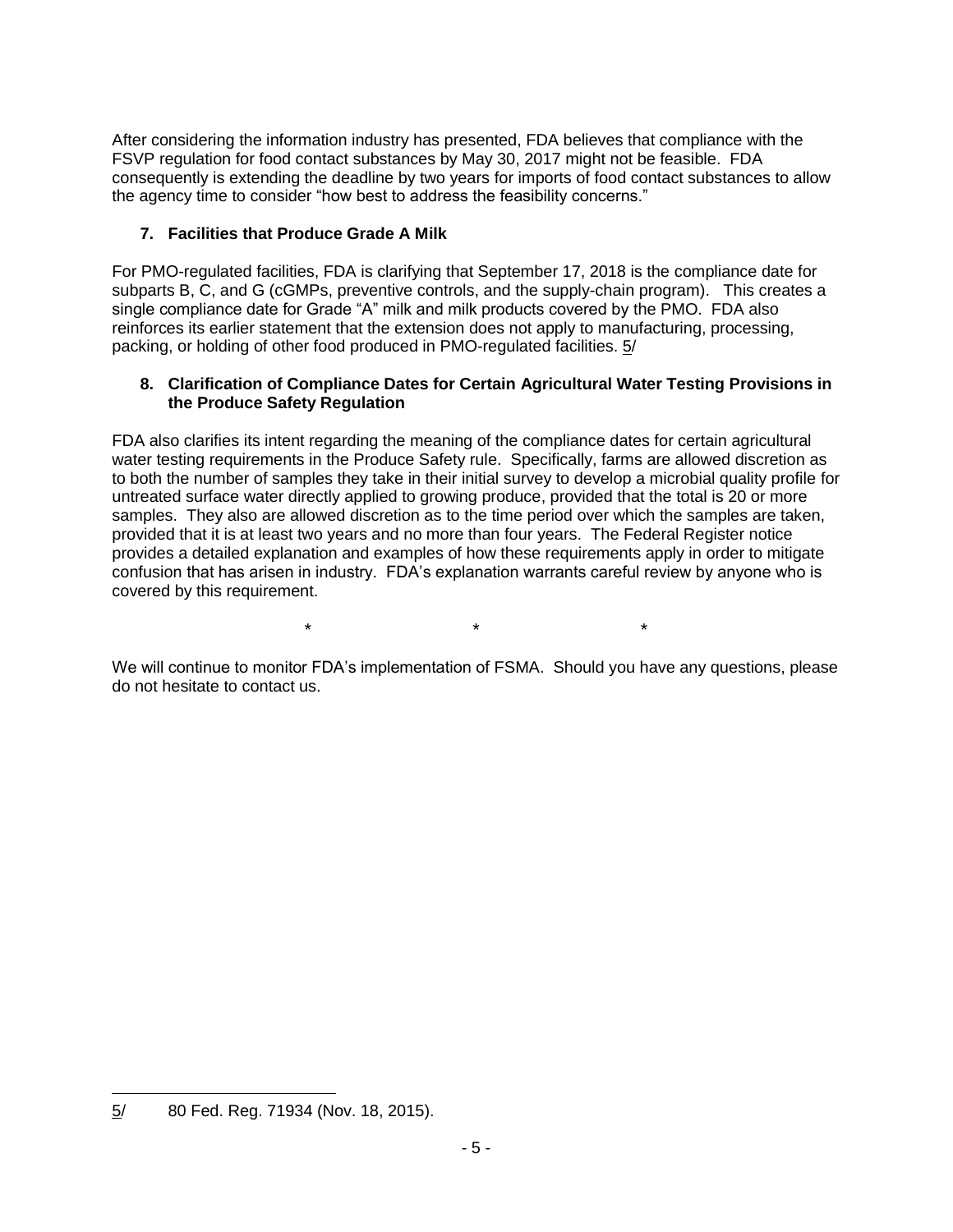### **APPENDIX A EXTENSION OF COMPLIANCE DATES** 6/

|                                                                                                                                    | <b>Previously Announced Compliance Date</b>                                    | <b>Compliance Date With Extension</b>                                                |  |
|------------------------------------------------------------------------------------------------------------------------------------|--------------------------------------------------------------------------------|--------------------------------------------------------------------------------------|--|
| <b>Compliance with Customer Assurance Provisions in Part 117 and Related Rules</b>                                                 |                                                                                |                                                                                      |  |
| Human Food $-$ § 117.136(a)(2)(ii), (3)(ii), and 4(ii)                                                                             |                                                                                |                                                                                      |  |
| <b>Small businesses</b>                                                                                                            | September 18, 2017                                                             | September 18, 2019                                                                   |  |
| Business that is neither small or very small                                                                                       | September 19, 2016                                                             | September 19, 2018                                                                   |  |
| Animal Food $-$ § 507.36(a)(2)(ii), (3)(ii), and (4)(ii)                                                                           |                                                                                |                                                                                      |  |
| <b>Small Business</b>                                                                                                              | September 17, 2018                                                             | September 17, 2020                                                                   |  |
| Business that is neither small or very small                                                                                       | September 18, 2017                                                             | September 18, 2019                                                                   |  |
| FSVP – § 1.507(a)(2)(ii), (3)(ii), and (4)(ii)                                                                                     |                                                                                |                                                                                      |  |
| Latest of                                                                                                                          |                                                                                |                                                                                      |  |
| 18 months after the publication of the final                                                                                       | May 30, 2017                                                                   | May 28, 2019                                                                         |  |
| rule                                                                                                                               |                                                                                |                                                                                      |  |
| Importers of food from foreign supplier<br>subject to preventive controls regulation for<br>human food, the preventive controls or | 6 months after supplier is required to comply<br>with the relevant regulations | 30 months after previously announced<br>compliance date for the relevant regulations |  |
| cGMP requirements in part 507, or the<br>Produce Safety regulation                                                                 |                                                                                |                                                                                      |  |
| Produce Safety $-$ § 112.2(b)(3)                                                                                                   |                                                                                |                                                                                      |  |
| Very small businesses relying on the                                                                                               |                                                                                |                                                                                      |  |
| exemption in § 112.2(b) for all covered                                                                                            | January 27, 2020                                                               | January 26, 2022                                                                     |  |
| produce except sprouts                                                                                                             |                                                                                |                                                                                      |  |
| Small businesses relying on the exemption                                                                                          |                                                                                |                                                                                      |  |
| in § 112.2(b) for all covered produce except                                                                                       | January 28, 2019                                                               | January 26, 2021                                                                     |  |
| sprouts                                                                                                                            |                                                                                |                                                                                      |  |
| All other businesses relying on the                                                                                                |                                                                                |                                                                                      |  |
| exemption in § 112.2(b) for all covered                                                                                            | January 26, 2018                                                               | January 27, 2020                                                                     |  |
| produce except sprouts                                                                                                             |                                                                                |                                                                                      |  |
| Compliance Dates for Parts 117 and 507 for Facilities Solely Engaged in Packing and/or Holding Produce RACS and/or Nut Hulls       |                                                                                |                                                                                      |  |
| and Shells                                                                                                                         |                                                                                |                                                                                      |  |
| Human Food - Facilities solely engaged in packing and/or holding activities on produce RACs (part 117)                             |                                                                                |                                                                                      |  |
| Very small businesses                                                                                                              | September 17, 2018                                                             | January 27, 2020                                                                     |  |
| Small businesses                                                                                                                   | September 18, 2017                                                             | January 28, 2019                                                                     |  |

<sup>6/</sup> For brevity, definitions of these categories are not provided. Likewise, provisions specific to sprouts are omitted.

 $\overline{a}$